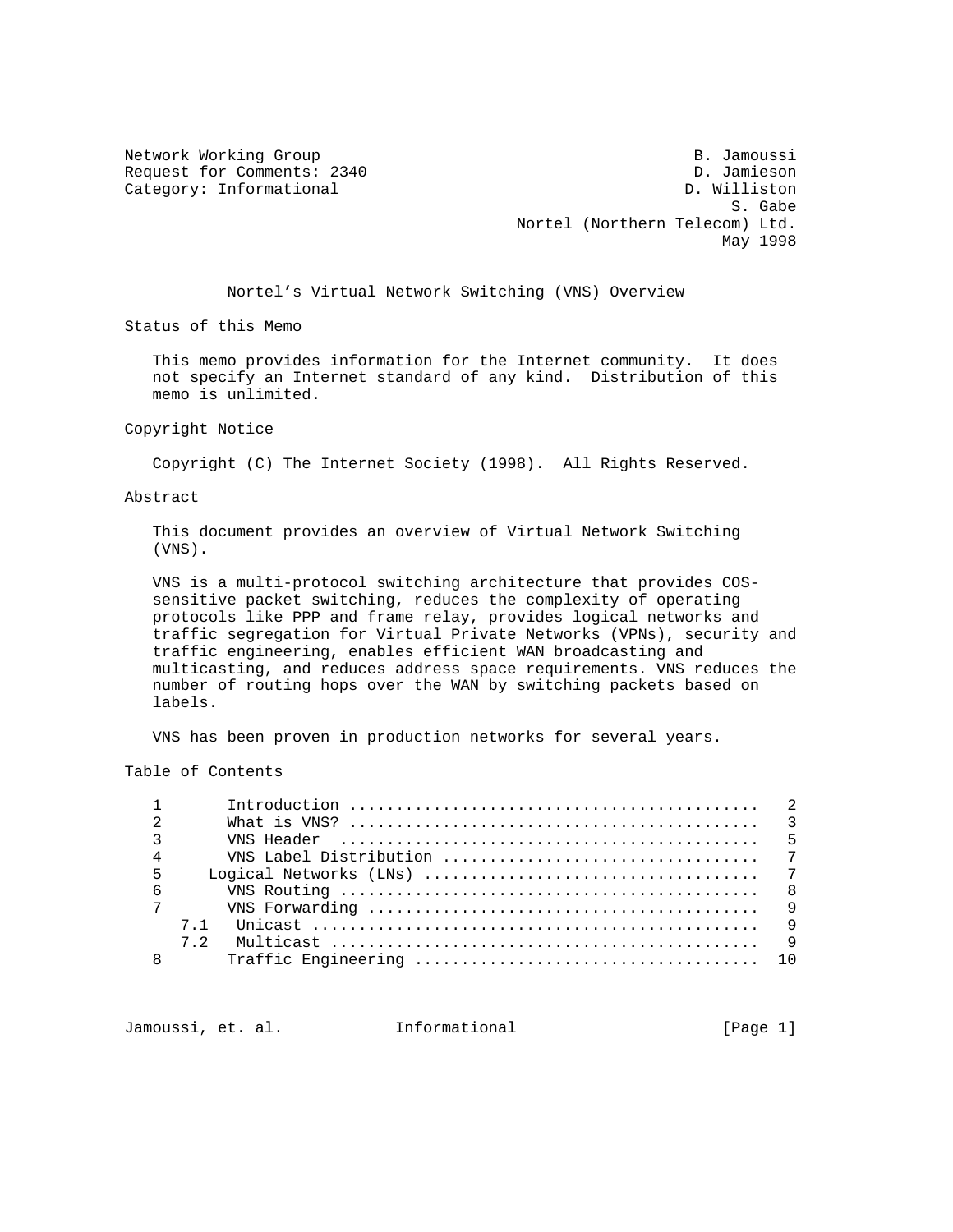| 8.1 |                              |  |
|-----|------------------------------|--|
| 8.2 |                              |  |
| 9   |                              |  |
| 10  | VNS Migration Strategies  11 |  |
| 11  |                              |  |
| 12  |                              |  |
| 13  |                              |  |
| 14  |                              |  |
| 15  |                              |  |
|     |                              |  |

## 1. Introduction

 There are several key problem areas with today's wide area backbone networks that carry LAN traffic: scalability, service differentiation, redundancy, administration, and traffic containment.

 First, scalability is becoming a major concern because of the rapid growth in bandwidth demand and geographical reach. As the size of the WAN network grows traditional point-to-point and NBMA topologies or network models lose their performance.

 Second, the need to provide several Classes of Service (CoS) has never been greater. The days of a single "best effort" service are over and service providers demand ways to differentiate the quality of the service offered to their clients based on several policies.

 Third, the WAN is often carrying mission-critical traffic and loss of service is not acceptable. So far, path redundancy has been addressed inefficiently by requiring additional links or VCs.

 Fourth, network operators demand easy and simplified network administration. Large NBMA topologies require extensive PVC provisioning until SVC deployment becomes more ubiquitous. For Point-to-point models, IP address space may be used inefficiently and non-trivial network schemas are required to contain reserved address space.

 Finally, proper segregation of traffic is becoming a must. This requirement is being addressed today by adding leased lines or VCs used to separate traffic flows based on regions or interest or protocol.

 Nortel's Virtual Network Switching (VNS) is a technology that provides efficient solutions to these challenges.

Jamoussi, et. al. Informational [Page 2]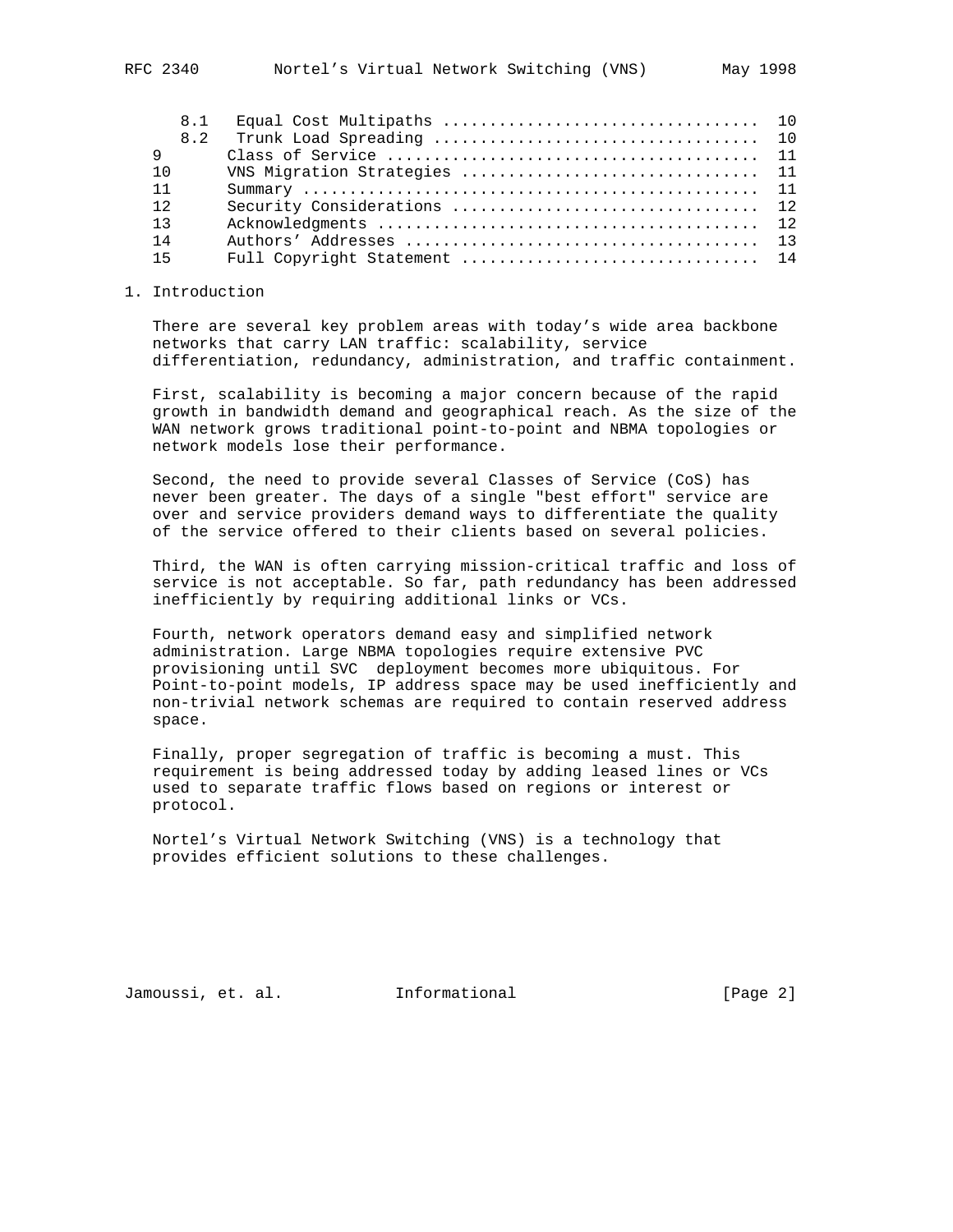Section 2 provides an overview of VNS. The VNS header is specified in Section 3. Section 4 describes the VNS label distribution mechanism. Section 5 defines how a VNS network can be partitioned into Logical Networks (LN). Section 6 outlines VNS routing. Section 7 defines both unicast and multicast forwarding. Section 8 describes the mechanisms used to engineer the traffic. Section 9 defines the COS based switching of VNS. Section 10 provides network migration scenarios using VNS. A summary of VNS is provided in Section 11.

2. What is VNS?

 Virtual Network Switching (VNS) is a CoS-sensitive multi-protocol label switching architecture that reduces or eliminates the number of layer 3 hops over the WAN by switching traffic based on labels.

 VNS makes a network of point to point links appear to be a single LAN (broadcast, multiple access) media. The network used by a particular instance of VNS is called a Logical Network (LN) which is described in more detail in Section 5.

 In reference to the ISO Network Layering Model, the Data Link Layer is expanded to include VNS network layer. To the ISO Network Layer, (e.g., IP), VNS is treated as a Data Link Layer.

| Application        |                         |  |
|--------------------|-------------------------|--|
| Presentation       |                         |  |
| Session            |                         |  |
| Transport          |                         |  |
| Network (e.g., IP) | / Network VNS           |  |
| Data Link          |                         |  |
| Physical           | \ data link (e.g., ATM) |  |
|                    |                         |  |

Figure 1. ISO Network Layering Model for VNS

 In a VNS Network, three separate nodal functions are defined. An ingress node, an egress node, and a tandem node. The ingress and egress nodes define the boundary between an IP network and the VNS network. Therefore, these nodes run both IP routing and VNS routing. However, tandem nodes need only run VNS routing.

Jamoussi, et. al. Informational [Page 3]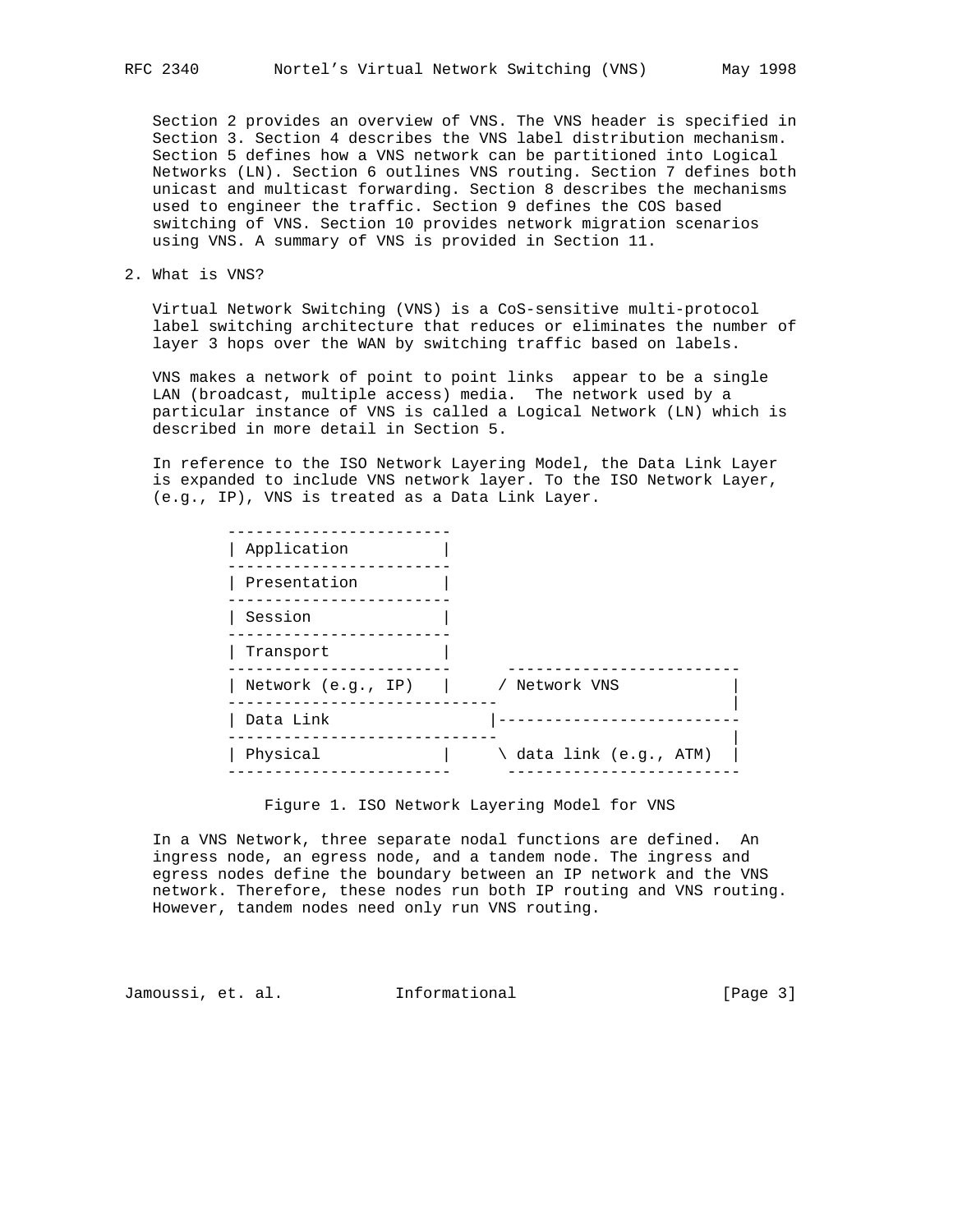A LAN packet is encapsulated in a VNS header as it enters the LN. The label in the header is used to switch the packet across the LN. The encapsulation header contains the identifier of the last node (or egress node) that processes the packet as it traverses the LN. It is the first node (or ingress node) that decides to which egress node the packet is sent. All nodes between the ingress and egress nodes (known as tandem nodes) decide independently the best packet forwarding route to the egress node identified in the packet.

 The network layer protocols view VNS as a shared broadcast media, where the speed to reach any node on the media is the same for all nodes. VNS ensures that traffic destined to other nodes is forwarded optimally. This transparent view of the VNS means that all the details of the network (for example, topology and link states) can be hidden from the Upper Layer Protocols (e.g. Layer 3 routing protocols) and their applications. VNS also ensures that changes to topology and link state are hidden.

 The network layer protocol on the ingress node views the network layer protocol on the egress node as its logical and directly connected neighbor. This is significant because the network layer protocols always decide which directly connected neighbor should receive a forwarded packet. The details of the actual topology supporting the connectionless network are managed entirely by the Virtual Network Switching and are hidden from the network layer protocols. To the network layer, VNS simply appears to be another Data Link Layer (or media), even though VNS is a network layer itself running on top of the actual Data Link Layer (for example, ATM trunks).

 For the ingress node to choose the egress node that provides the best path to the packet's final destination, it must have knowledge of the following:

- the nodes that can be reached in the network
- the topology of the network that is using the VNS services for transport across the network (but not necessarily the topology of the full network)

 This knowledge is obtained through the network layer routing mechanisms such as, IP's Open Shortest Path First (OSPF) and Address Resolution Protocol (ARP).

 Once the network layer protocol on the ingress node has decided which neighbor to transmit the packet to, it is the responsibility of VNS forwarding, a part of VNS, to deliver the packet to that node. Once the packet arrives at the egress node, the packet is delivered to the network layer protocol, which then forwards it to its ultimate

Jamoussi, et. al. 1nformational 1000 [Page 4]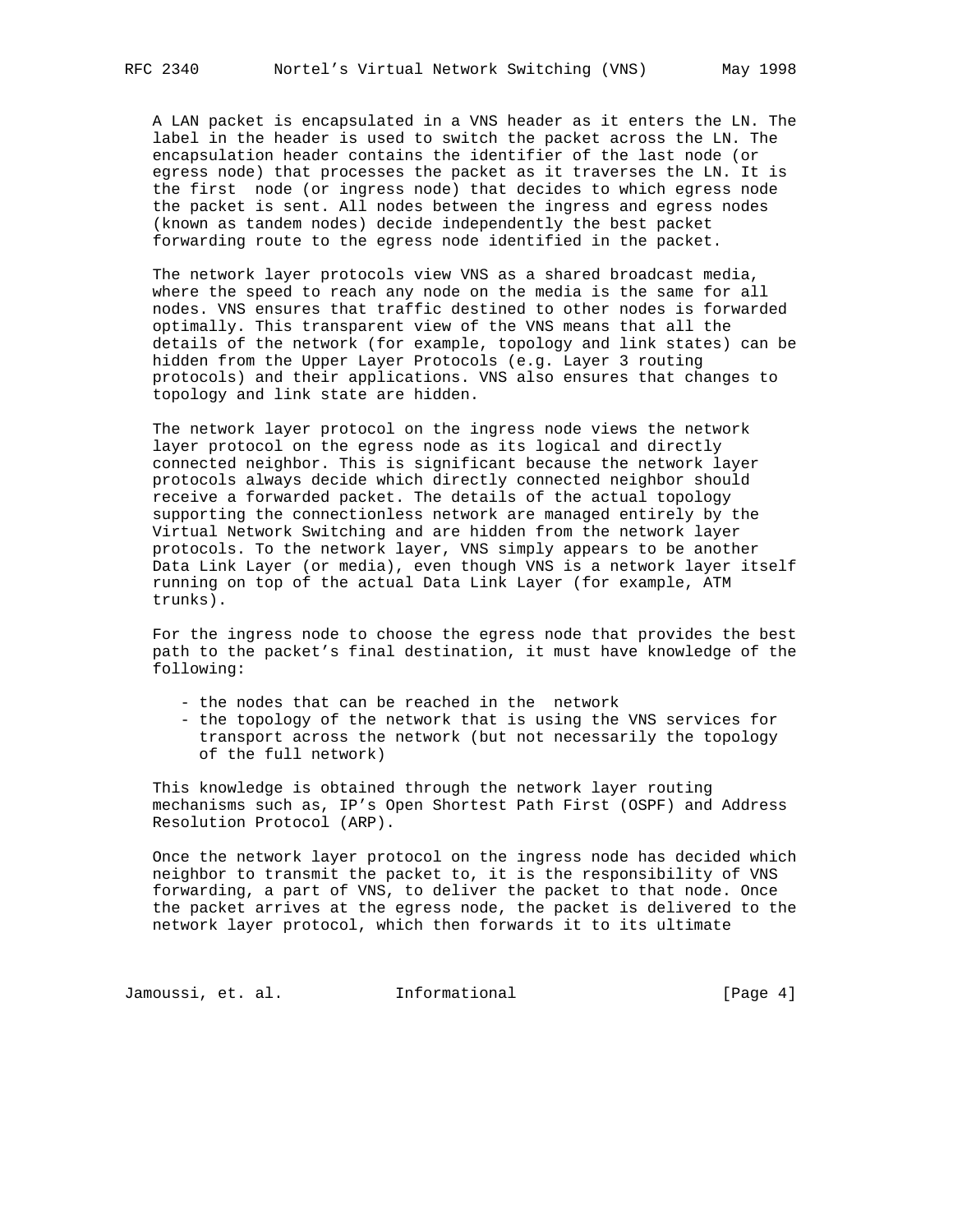destination.

 Tandem nodes have no interaction with the network layer protocols. They only require knowledge of the VNS network topology. They make their packet forwarding decision on the egress node identifier and LN identifier carried in the VNS header of the packet.

3. VNS Header

 VNS defines a unicast header shown in Figure 2 and a multicast header shown in Figure 3.

 $\frac{3}{2}$  1 0 1 0 9 8 7 6 5 4 3 2 1 0 9 8 7 6 5 4 3 2 1 0 9 8 7 6 5 4 3 2 1 0 +-+-+-+-+-+-+-+-+-+-+-+-+-+-+-+-+-+-+-+-+-+-+-+-+-+-+-+-+-+-+-+-+ | LNN |x|LS-Key |x|DP | CmnHdr | +-+-+-+-+-+-+-+-+-+-+-+-+-+-+-+-+-+-+-+-+-+-+-+-+-+-+-+-+-+-+-+-+ | Protocol Type | Destination Node Identifier +-+-+-+-+-+-+-+-+-+-+-+-+-+-+-+-+-+-+-+-+-+-+-+-+-+-+-+-+-+-+-+-+ | COS |x x x | Source Node Identifier +-+-+-+-+-+-+-+-+-+-+-+-+-+-+-+-+-+-+-+-+-+-+-+-+-+-+-+-+-+-+-+-+ Network Layer Header (e.g. IP) / / +-+-+-+-+-+-+-+-+-+-+-+-+-+-+-+-+-+-+-+-+-+-+-+-+-+-+-+-+-+-+-+-+ | Data | Data | Data | Data | Data | Data | Data | Data | Data | Data | Data | Data | Data | Data | Data | Data | Data | Data | Data | Data | Data | Data | Data | Data | Data | Data | Data | Data | Data | Data | Data | Dat / / +-+-+-+-+-+-+-+-+-+-+-+-+-+-+-+-+-+-+-+-+-+-+-+-+-+-+-+-+-+-+-+-+

#### Figure 2. Unicast VNS Header

The unicast header includes the following fields:

 - Common Header (CmnHdr): The common header identifies the packet to be a VNS encapsulated packet.

 - Discard Priority: Indicates the level of congestion at which the packet should be discarded. The value of this field is assigned on the originating node based on policy information (see Section 9).

 - Load Spreading Key: indicates the stream to which the packet belongs for the purposes of equal cost multipath and trunk load spreading (see Section 8).

 - LNN: The Logical Network Number defines the logical network the packet belongs to. This field in is used in conjunction with the destination node identifier as the VNS switching label (see Section 5).

Jamoussi, et. al. Informational [Page 5]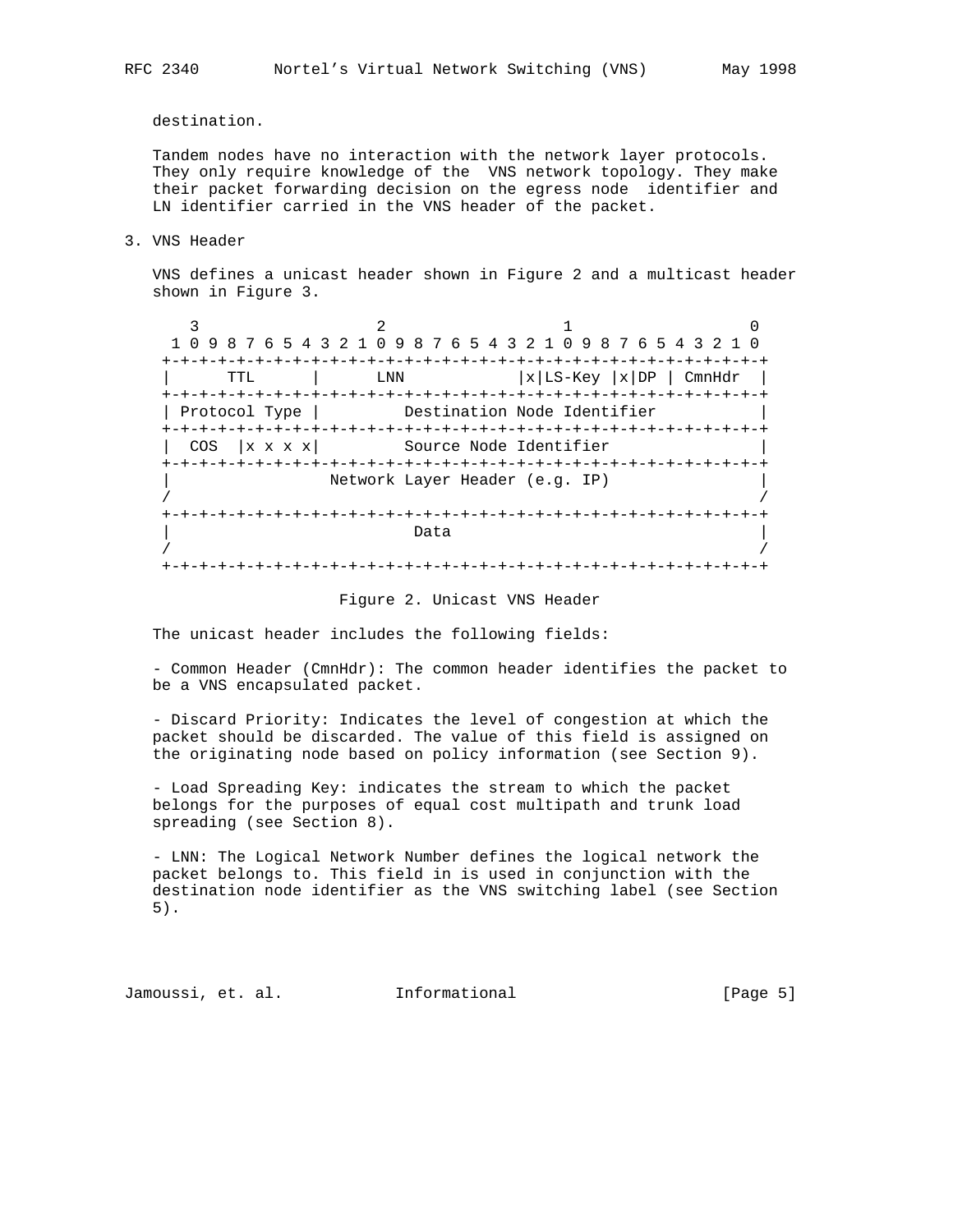- TTL: The Time To Live field is used to detect and discard packets caught in temporary routing loops.

 - Destination Node Identifier: This field contains an ID which uniquely identifies the destination node. This ID is unique to the physical network not just the LN. In conjunction with the LNN, this forms a global VNS switching label.

 - Protocol Type: indicates the type of Network layer protocol being carried in the packet. Examples include IP, IPX, and Bridging. If the packet is a multicast packet then this is indicated in this field.

 - Source Node Identifier: This field contains an ID which uniquely identifies the source node (ingress node).

 - CoS: The Class of Service field is used to provide routing class of service. The COS field also affects the Emission Priority of the packet in the scheduler (see Section 9).

- Reserved Fields: All the fields marked with "x" are Reserved.

|                                  |      | 0 9 8 7 6 5 4 3 2 1 0 9 8 7 6 5 4 3 2 1 0 9 8 7 6 5 4 3 2 1    |        |
|----------------------------------|------|----------------------------------------------------------------|--------|
|                                  |      |                                                                |        |
| TTL                              | LNN  | $ x $ LS-Key $ x $ DP                                          | CmnHdr |
| +-+-+-+-+-+-+-+                  |      |                                                                |        |
| $PT = Multicast  $               |      | Destination Node Identifier                                    |        |
| --+-+-+-+-+-+-+-+-+-+-+-+-+-+-+- |      | -+-+-+-+-+-+-+-+-+-+-+                                         |        |
| x x x x <br>COS                  |      | Source Node Identifier                                         |        |
|                                  |      |                                                                |        |
|                                  |      | Protocol Type $ x \times x \times x \times x $ Multicast Group |        |
|                                  |      |                                                                |        |
|                                  |      | Network Layer Header (e.g. IP)                                 |        |
|                                  |      |                                                                |        |
|                                  |      |                                                                |        |
|                                  | Data |                                                                |        |
|                                  |      |                                                                |        |

#### Figure 3. Multicast VNS Header

 The multicast header shown in Figure 3, includes all the fields of the unicast header. In addition, the multicast header includes the following fields:

 - Multicast Group: this field is used to identify a sub-group within the logical network that receives the multicast packets.

Jamoussi, et. al. Informational [Page 6]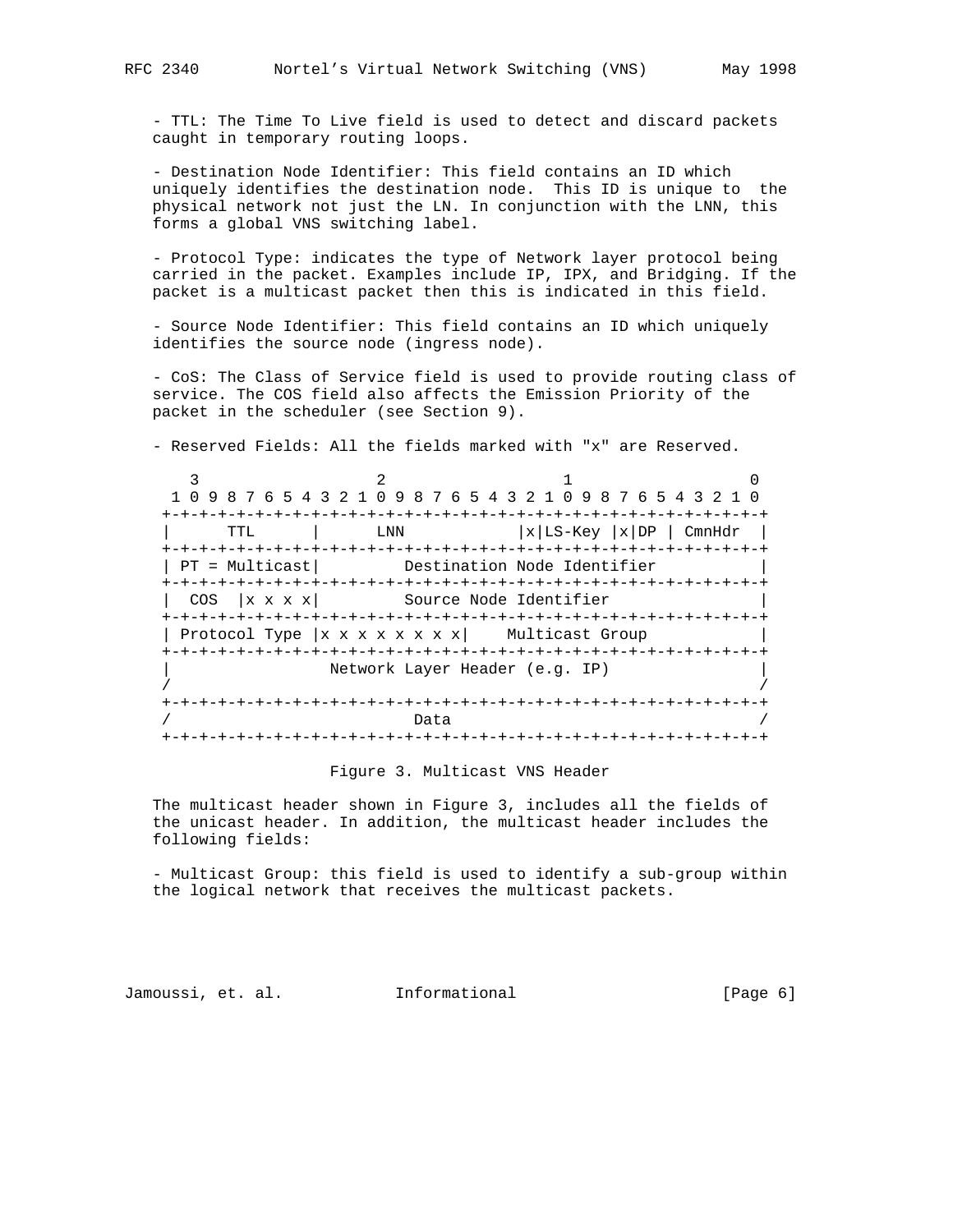- Protocol Type: indicates the type of Network layer protocol being carried in the packet. Examples include IP, IPX, and Bridging.

4. VNS Label Distribution

 Label distribution in VNS is based on a distributed serverless topology driven approach. Standard ARP or address gleaning is used to distribute and map network layer addresses to VNS addresses.

 A VNS Label is an 6 byte encoding of the LNN and the node ID. VNS Labels are treated as MAC addresses by the network layer. This means that labels are distributed by the same means network layers use to distribute MAC addresses. Thus, VNS leverages existing L2/L3 mapping techniques and doesn't require a separate Label Distribution Protocol.

5. Logical Networks (LNs)

 A logical network consists of a subset of the nodes in a network together with a subset of the trunking facilities that link those nodes. Logical networks partition the network into subnetworks that serve a subset of the overall topology.

 Each of the logical networks supported on any given node has a separate routing and forwarding table (built by VNS). Therefore, routing decisions are based on the resources available to the logical network, not the entire network.

 Each instance of VNS will discover all the trunks which are connected to neighbors which support a matching LNN. This provides a huge administrative saving, since VNS provisioning is on a per-node basis, not on a per-link basis. VNS provisioning requires only a unique node ID and an LNN. Discovery of which trunks support which LNNs is done at run time, relieving administrative effort, and allowing the LN to dynamically adapt to topology changes.

 Multiple Logical Networks provide the following benefits to the network system:

 - Logical networks allow service providers to service multiple private networks or (Virtual Private Internets) easily over one network.

 - Logical networks can be used to limit the impact of one network layer protocol on the others. This is particularly true for protocols that broadcast or multicast a large percentage of either their control or data packets. This increases the effective bandwidth of the trunks and allows the overall network to scale

Jamoussi, et. al. 1nformational 1999 [Page 7]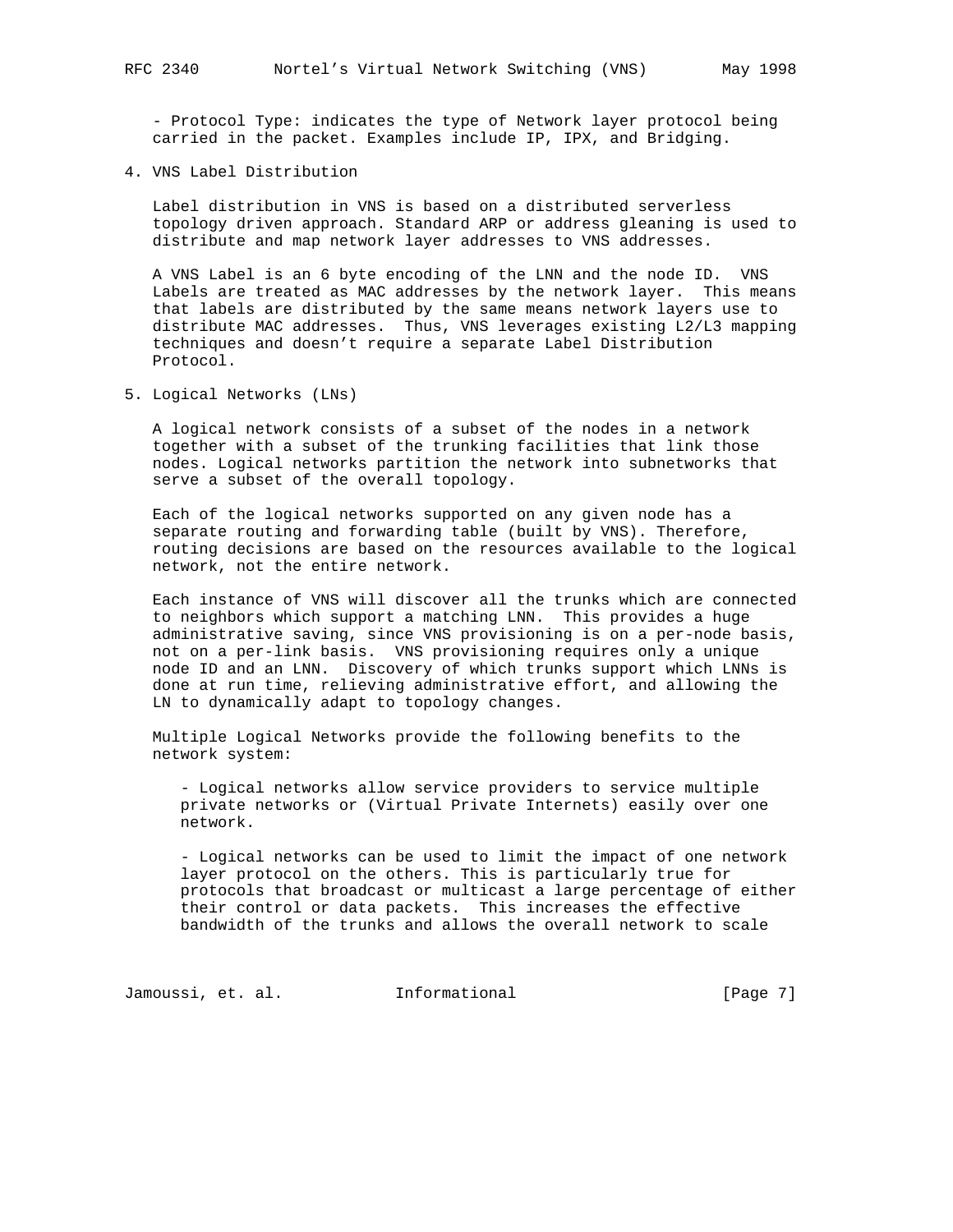better.

 - Logical networks allow for the configuration of the network to meet individual community of interest and geographical subnetworking needs.

 - Routing control traffic has significance only in the local subnetwork that is isolated to that subnetwork.

 - Logical networks allow different instances of the same protocol to share trunk facilities.

## 6. VNS Routing

 VNS routing is a link state routing system which uses many concepts similar to OSPF and PNNI. One of the most significant departures from the others is its ability to calculate shortest path trees for routing unicast traffic and spanning trees for routing multicast traffic within a Logical Network.

 There is only one type of interface that VNS routing supports and this is known as a VNS link. A link is a set of trunks that join two VNS neighbor nodes. Each node in a VNS network maintains information about the state of locally attached links. This information is flooded throughout the network whenever there is a significant change to the link's state or attributes (i.e. up/down, speed change, available bandwidth change).

 Each node stores and forwards the link state information received from all other nodes. This allows each node to have the same view of all of the nodes in the network together with all of their link state information. This data is used to compute both the shortest path to reach each node in the Logical Network and a spanning tree for the Logical Network.

 Logical networks are not bound to a particular trunk or link. They are configured on a node. By default, a link will support a specific logical network if the two nodes which it connects both are configured to support the logical network number. This provides a significant savings in operations over having to configure logical networks on links or trunks.

 When a link first comes into service, a protocol is run which allows the two neighboring nodes to exchange information about the logical networks they support. This allows the two nodes to determine if the links are to be considered as a locally attached link for a logical network.

Jamoussi, et. al. Informational [Page 8]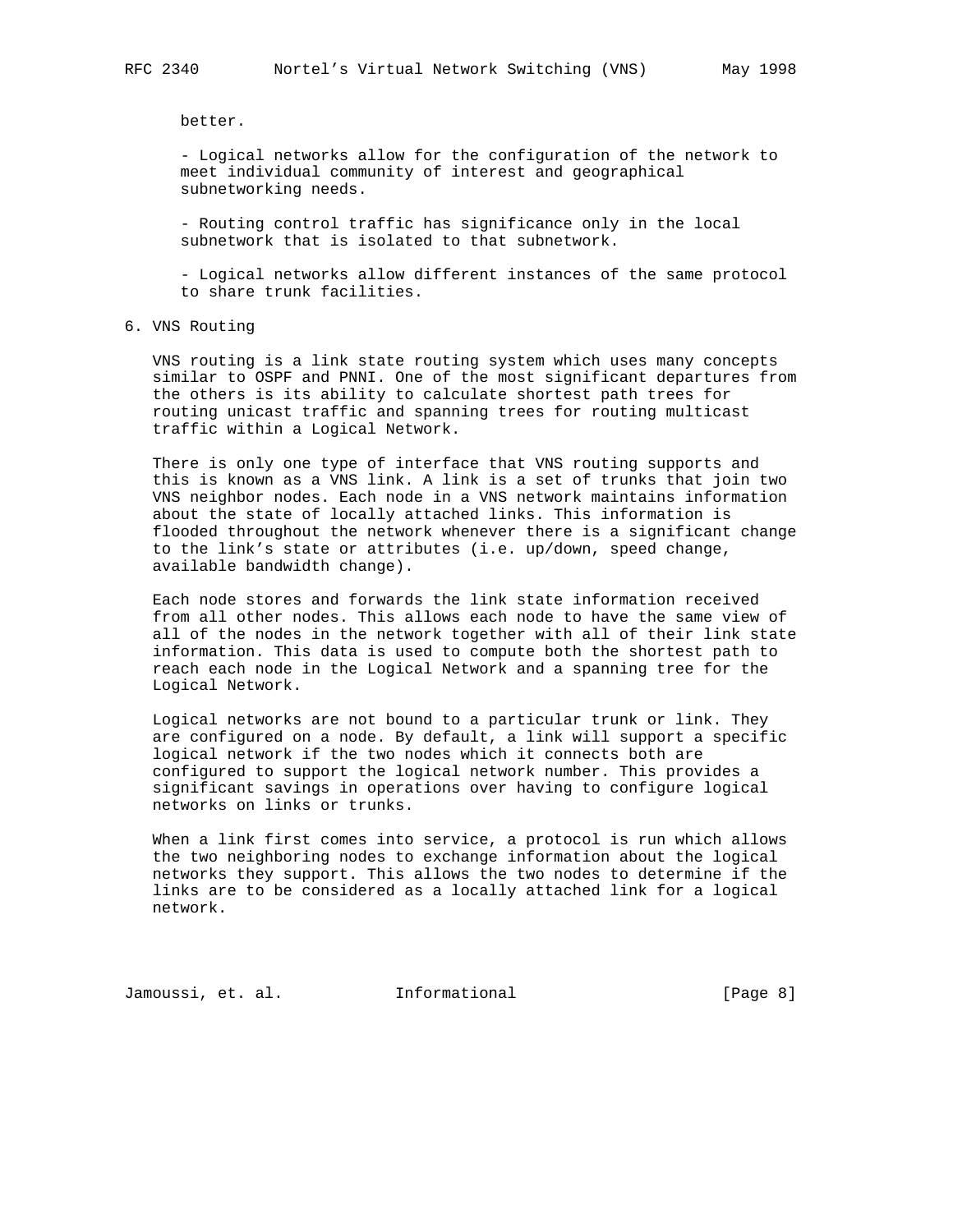## 7. VNS Forwarding

 VNS supports two types of forwarding: unicasting and multicasting. In the first type, the data packet arrives on the ingress node and unicasting forwards the data packet to a single destination (egress node). In the second type, the data packet arrives on the ingress node and multicasting forwards the data packet to all other nodes in the logical network.

## 7.1 Unicast

 When a packet first enters the LAN internetwork, the network layer routing protocol determines the next hop of the best route for the packet to reach its final destination. If the best route is through a VNS Logical Network, the network layer routing protocol relies on VNS forwarding to get the packet to the egress node. A VNS packet header containing the node ID (the unique ID assigned to each node) of the egress node is added to the front of the packet and VNS forwarding is invoked to deliver the packet. The network layer routing protocol learns the egress node ID through an Address Resolution Protocol (ARP) for IP and Source Address learning for bridging.

 As the packet traverses the LN, routing decisions are made to determine the next hop in the route to reach the destination node ID specified in the VNS header. A forwarding table is built on each node that assists in making the routing decision.

 Each VNS instance on each node builds and maintains a forwarding table for its LN. Each forwarding table has an entry for every node that is a member of the logical network.

## 7.2 Multicast

 In addition to the unicast forwarding function, VNS also supports a multicast forwarding service for traffic within an LN at the VNS layer. Multicast packets are delivered to all nodes supporting the logical network to which the multicast packet belongs. The packets are sent along the branches of a spanning tree that is built by each node supporting the logical network and is based on a common root node (so that each node's view of the tree is the same as other nodes). In other words, multicast packets are sent intelligently, consuming a minimum of network bandwidth. If the network topology is stable, each node receives each multicast packet only once.

 Multicast packets received at any node are not acknowledged. They are simply forwarded to the specified network layer interface and sent to any other neighbor nodes on the spanning tree.

Jamoussi, et. al. Informational [Page 9]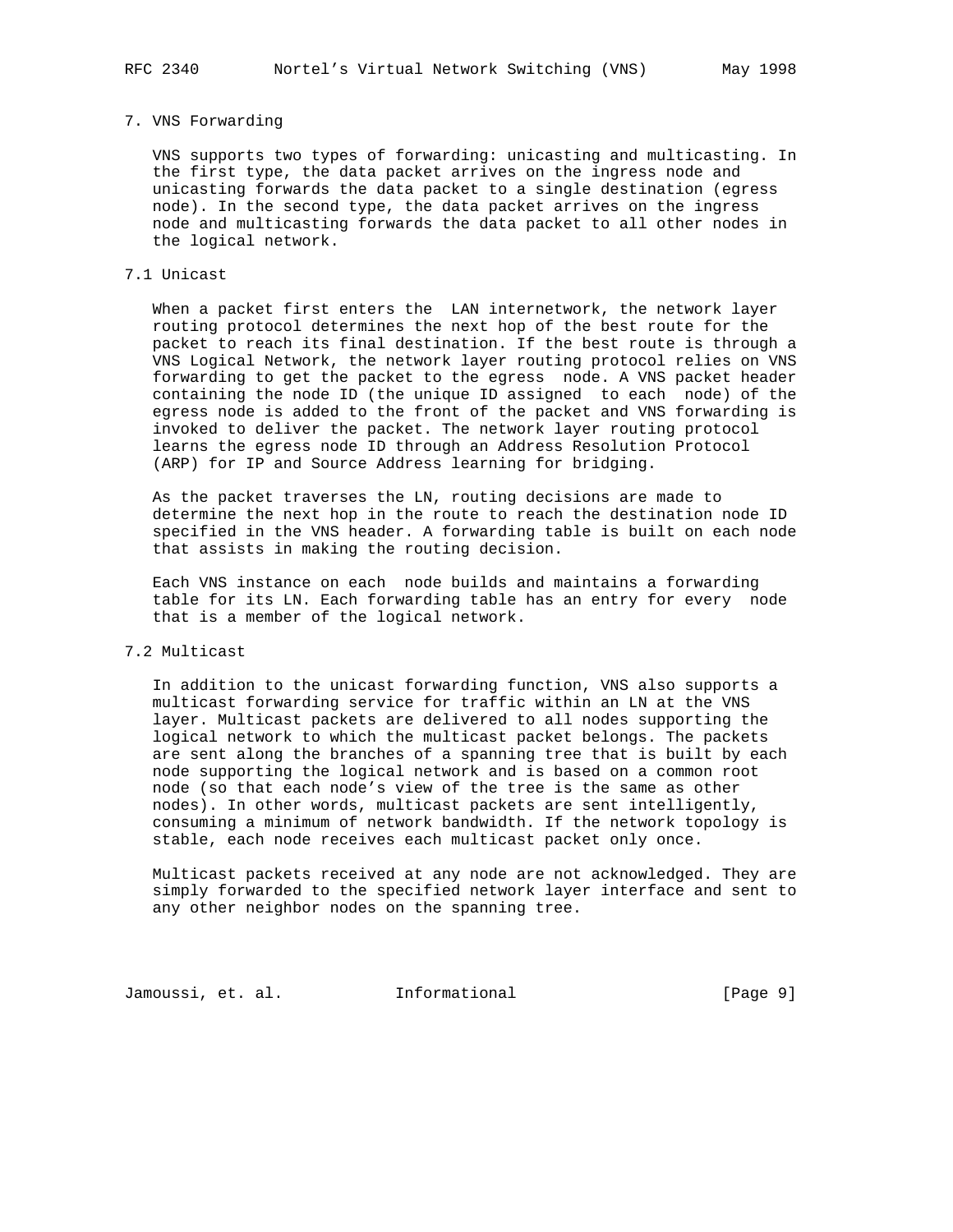#### 8. Traffic Engineering

 VNS forwarding supports two types of traffic engineering mechanisms: equal cost multipaths and trunk load spreading.

 Equal cost multipaths allows different streams (unique network layer source and destination address pairings) to be load spread between multiple relatively equal cost paths, through the Logical Network to the egress node.

 Trunk load spreading between two neighbors can take place when multiple VNS trunks are defined between neighbors. Again, the load spreading is based on network layer streams.

8.1 Equal Cost Multipaths

 From any point in a logical network, there may be multiple paths to reach a specific egress node. If VNS routing determines that more than one of these paths are of equal cost, VNS packets will be load spread between two of them.

 Equal cost multipath forwarding is supported not only on ingress nodes but on tandem nodes as well. Each packet on an ingress node is tagged with an equal cost multipath key. This key is acted upon at the ingress node and stored in the VNS header to be used on tandem nodes.

 The equal cost multipath key is calculated by running an algorithm over the source and destination network layer addresses. This means that, in a stable network, any given stream will always take the same path through a Logical Network avoiding the problems that misordering would otherwise cause.

### 8.2 Trunk Load Spreading Between Neighbors

 VNS allows multiple trunks to be configured between neighboring VNS nodes. VNS routing considers the aggregate bandwidth of those trunks to determine the metric between the nodes. Also, VNS load spreads its traffic amongst those trunks.

 As is the case with equal cost multipaths, the trunk load spreading key is calculated on the ingress node from an algorithm run over the source and destination network layer addresses. The key is then stored in the VNS header to be used on all tandem nodes through the Logical Network.

Jamoussi, et. al. Informational [Page 10]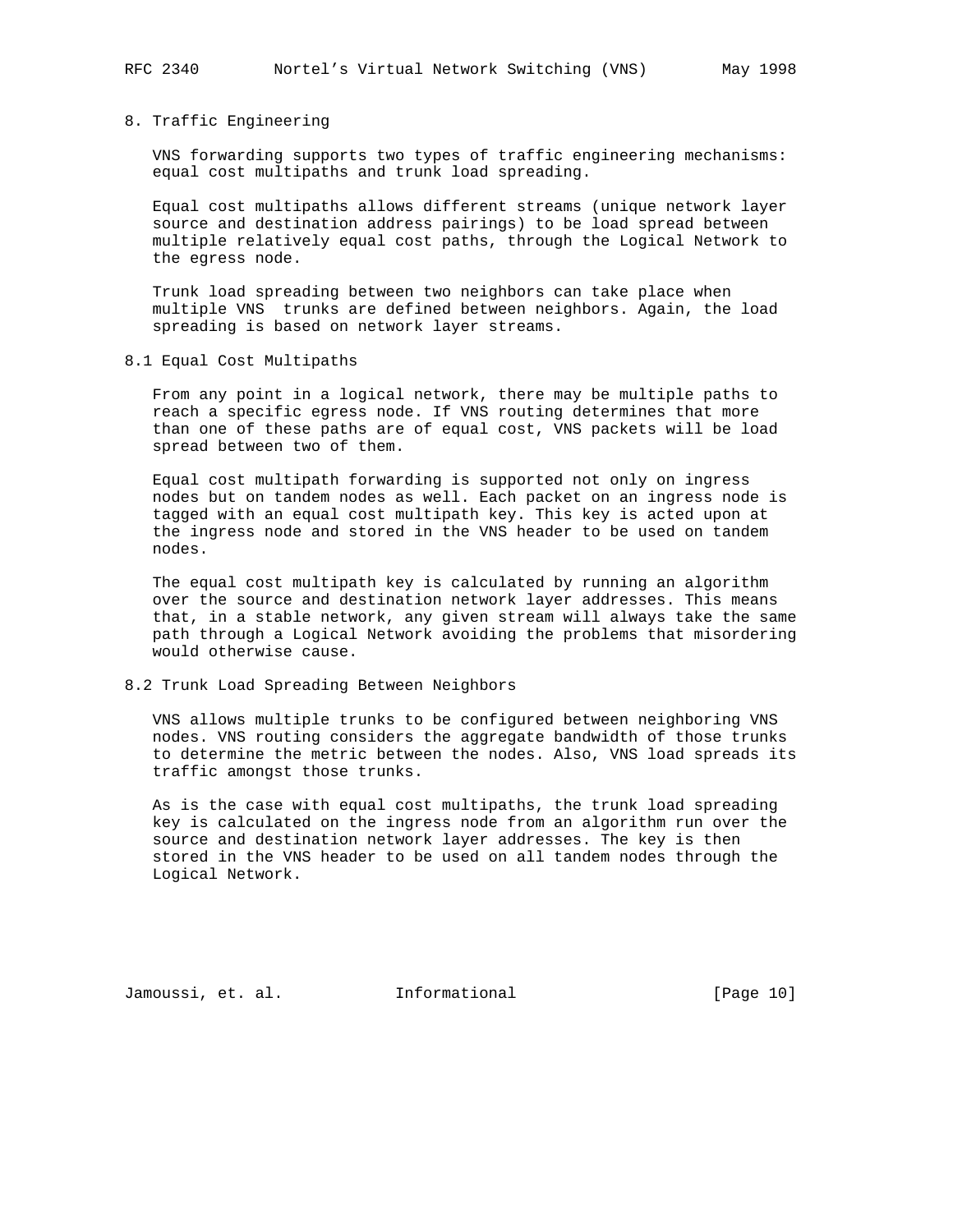## 9. Class of Service

 At the ingress to a VNS Network, packets are classified according to the Class of Service (Cos) policy settings. The CoS differentiation is achieved through different Emission and Discard priorities. The semantics of the classification is carried in the VNS label (DP and COS Fields described in Section 3) to be used at the ingress node as well as all tandem points in the VNS network to affect queuing and scheduling decisions.

10. VNS Migration Strategies

 VNS supports several upper layer protocols such as IP, IPX, and Bridging. Therefore, it is a multiprotocol label switching architecture. In addition, VNS is not tied to a particular L2 technology. It runs on cell (e.g., ATM) trunks, frame trunks, or a mixture of both.

 VNS can be gradually introduced in a network. It can be implemented between switching elements interconnected by point to point links. Each of the switching nodes can run layer 3 routing simultaneously with packet switching. VNS also allows for the interconnection of VNS clouds through an ATM VC.

 Since VNS can run on a mixture of Frame and Cell trunks, it allows for the graceful migration of the frame links to ATM without requiring a complete immediate overhaul.

11. Summary

VNS addresses scalability problems in several ways:

- 1. By a generally distributed design which doesn't require a Label Distribution Protocol, or servers of any kind.
- 2. By providing an efficient, distributed multicast mechanism.
- 3. By allowing administrators to control the size of a Logical Network, limiting traffic to a subset of the physical topology.
- 4. By reducing layer 3 address space/subnet requirements in the WAN which reduces the routing table size.

 VNS provides redundancy transparent to the network layer protocol by managing the network of trunks independently of the network layer. VNS will automatically discover any topology changes and re-route traffic accordingly.

Jamoussi, et. al. Informational [Page 11]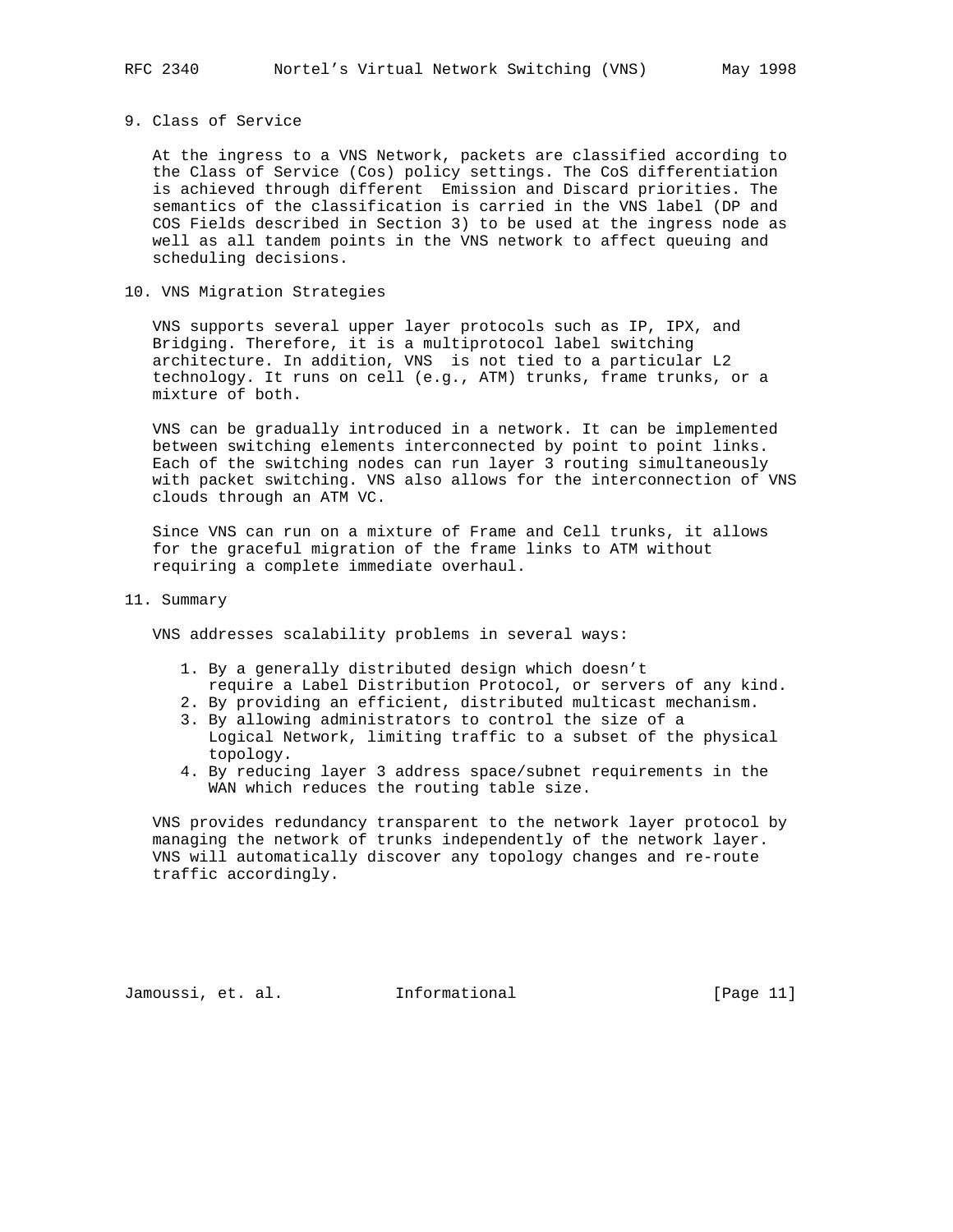VNS eases network administration by dynamically keeping track of which trunks are available for each LNN. Network administrators don't have to configure VNS or network layer addresses on a per link basis. Network layer addresses only have to be assigned on a per Logical Network basis. For nodes which will only be tandem VNS nodes, network layer addresses aren't required at all.

 Since VNS traffic is constrained within an LNN, administrators have control of where VNS traffic is allowed to flow.

 Finally, VNS supports switching of several Upper Layer Protocols and supports several media (cell and Frame) or a mixture thereof. Switching in the core of the WAN removes the need for routers and improves the performance due to a reduction in the number of fields that need to processed.

12. Security Considerations

 Logical networks provide a means of restricting traffic flow for security purposes. VNS also relies on the inherent security of the L2 media such as an ATM Virtual Circuit.

13. Acknowledgments

 The authors would like to acknowledge the valuable comments of Terry Boland, Pierre Cousineau, Robert Eros, Robert Tomkins, and John Whatman.

Jamoussi, et. al. Informational [Page 12]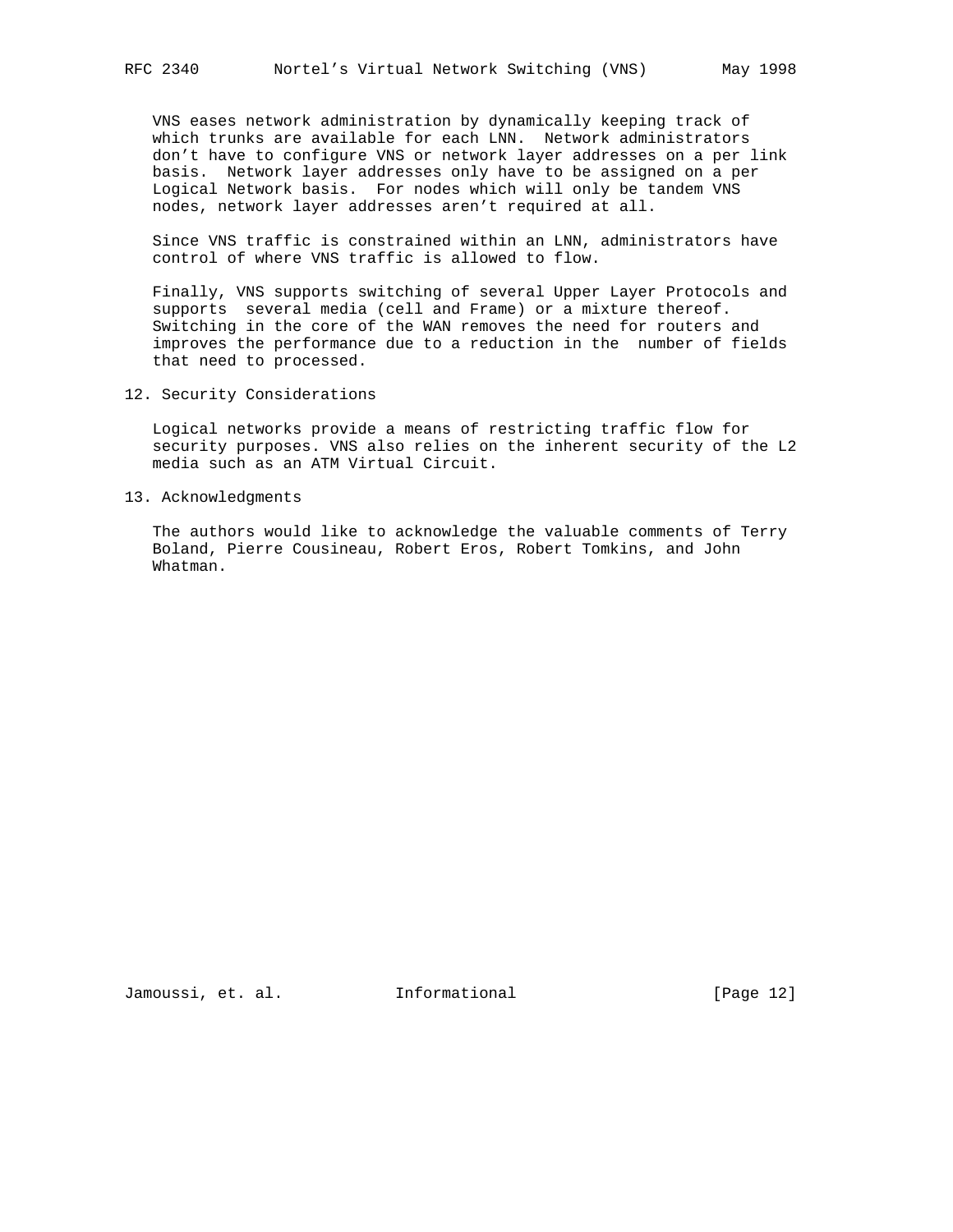14. Authors' Addresses Bilel Jamoussi Nortel (Northern Telecom), Ltd. PO Box 3511 Station C Ottawa ON K1Y 4H7 Canada EMail: jamoussi@Nortel.ca Dwight Jamieson Nortel (Northern Telecom), Ltd. PO Box 3511 Station C Ottawa ON K1Y 4H7 Canada EMail: djamies@Nortel.ca Dan Williston Nortel (Northern Telecom), Ltd. PO Box 3511 Station C Ottawa ON K1Y 4H7 Canada EMail: danwil@Nortel.ca Stephen Gabe Nortel (Northern Telecom), Ltd. PO Box 3511 Station C Ottawa ON K1Y 4H7 Canada EMail: spgabe@Nortel.ca

Jamoussi, et. al. 1nformational [Page 13]